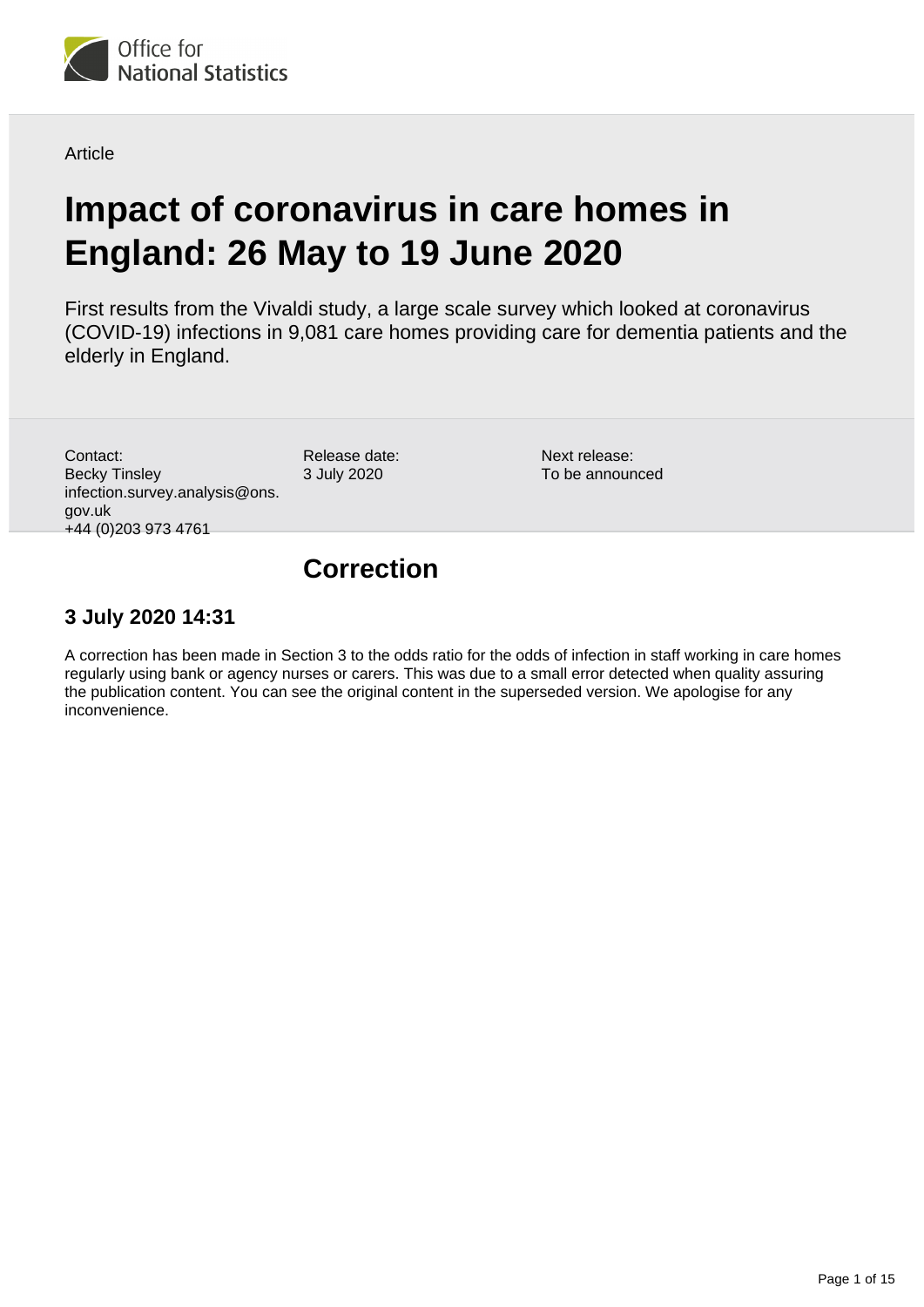# **Table of contents**

- 1. [Main points](#page-2-0)
- 2. [Collaboration](#page-3-0)
- 3. [COVID-19 Surveillance Study in Care Homes \(Vivaldi\)](#page-3-1)
- 4. [Strengths and limitations](#page-8-0)
- 5. [Differences with other publications](#page-10-0)
- 6. [Next steps](#page-11-0)
- 7. [Glossary](#page-12-0)
- 8. [Related links](#page-12-1)
- 9. [Annex A: Calculating estimates from the survey](#page-12-2)
- 10. [Annex B: Calculating risk factors](#page-14-0)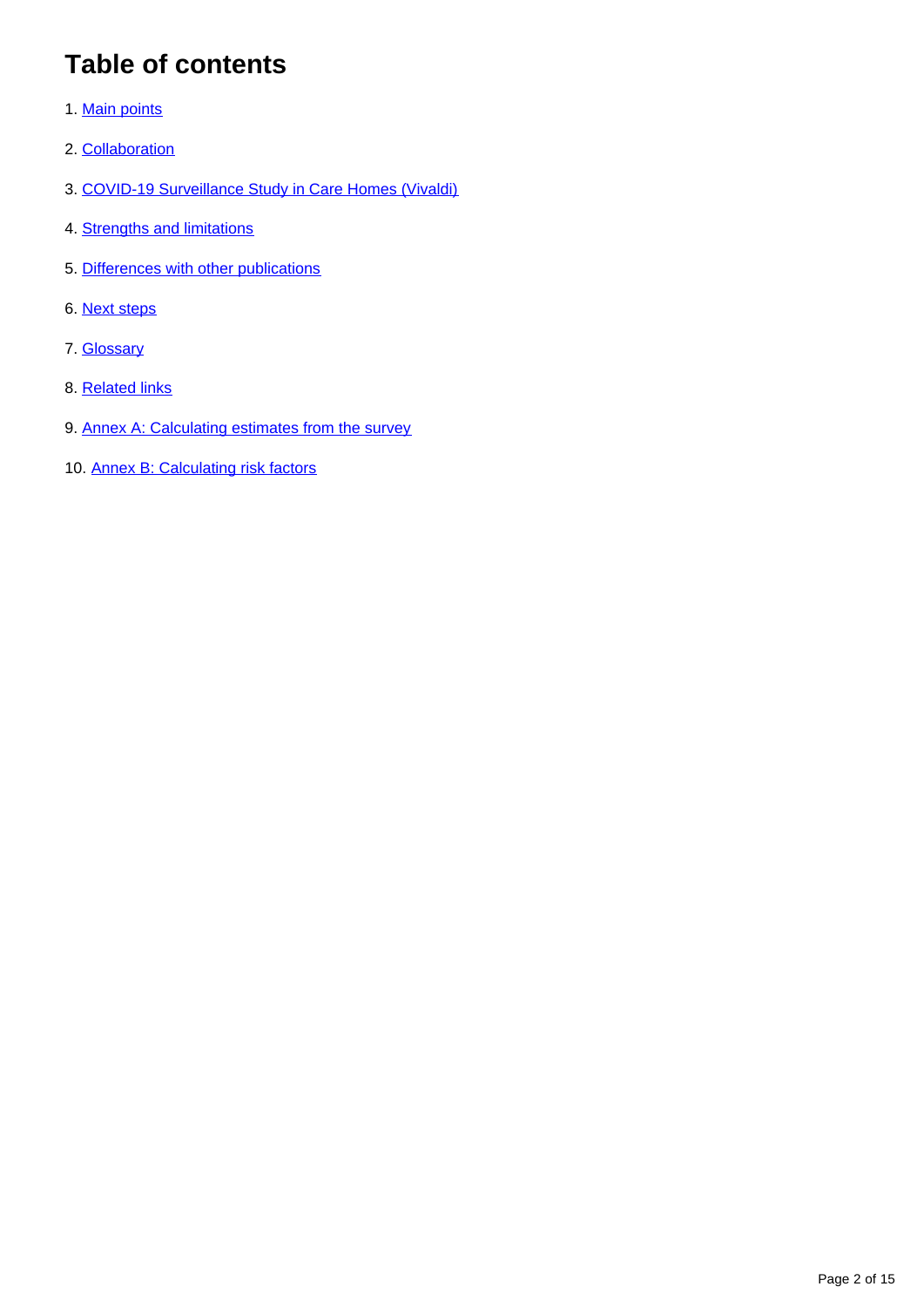## <span id="page-2-0"></span>**1 . Main points**

Between 26 May and 20 June 2020, as part of the Vivaldi project, 9,081 care homes in England (all with responsibility for providing dementia care or care for older residents (65 years and over)) were surveyed to collect information on their staff, residents and each setting to help understand the impact of the coronavirus (COVID-19) in these care homes and inform the public health response; 5,126 (56%) care homes responded to the survey.

We estimate that across the 9,081 care homes in the study there are 293,301 residents (95% [confidence interval](https://www.ons.gov.uk/methodology/methodologytopicsandstatisticalconcepts/uncertaintyandhowwemeasureit#confidence-interval): 293,168 to 293,434) and 441,498 staff<sup>1</sup> (95% confidence interval: 441,240 to 441,756). These estimates were produced by weighting the actual responses to take account of the care homes who did not respond to the survey.

Across the care homes included in the study, we estimate that 56% (95% Confidence Interval: 55% - 56%) reported at least one confirmed case of coronavirus (staff or resident).

Across the care homes that reported at least one case of coronavirus, we estimate that 20% of residents tested positive for COVID-19 (95% confidence interval: 19% to 21%), as reported by care home managers, since the start of the pandemic.

Across the care homes that reported at least one confirmed case of coronavirus, we estimate that 7% of staff tested positive for COVID-19 (95% confidence interval: 6% to 8%), as reported by care home managers, since the start of the pandemic.

These emerging findings reveal some common factors in care homes with higher levels of infections amongst residents.

These include prevalence of infection in staff, some care home practices such as more frequent use of bank or agency nurses or carers, and some regional differences (such as higher infection levels within care homes in London and the West Midlands). There is some evidence that in care homes where staff receive sick pay, there are lower levels of infection in residents.

Findings also include some common factors in care homes with higher levels of infection amongst staff. These include prevalence of infection in residents (although this is weaker than the effect of staff infection on residents), some care home practices (such as more frequent use of bank or agency nurses or carers, and care homes employing staff who work across multiple sites) and some regional differences (such as higher infection levels within care homes in the North East and Yorkshire and the Humber). However regional differences may be affected by different patterns of testing in staff and residents over time.

Care home managers were asked to report the total number of confirmed cases of infection in their staff and residents since the start of the pandemic, which may exclude anyone who had COVID-19 but had not been tested at the time of reporting. Estimates are therefore likely to underestimate the proportion of staff and residents who were infected. Future publications will incorporate data from the results of swabs taken during the whole care home testing programme. This will help to address some of the limitations described in this article.

## **Statistician's comment**

"These are the first results from the Vivaldi study, a large-scale survey which looked specifically at infections in care homes which provide care for people with dementia and older people across England. From this we've estimated that over half of these care homes have had at least one confirmed case of COVID-19 amongst their staff and residents.

"Future work will include more detailed analysis and will incorporate COVID-19 test results from the whole care home testing programme."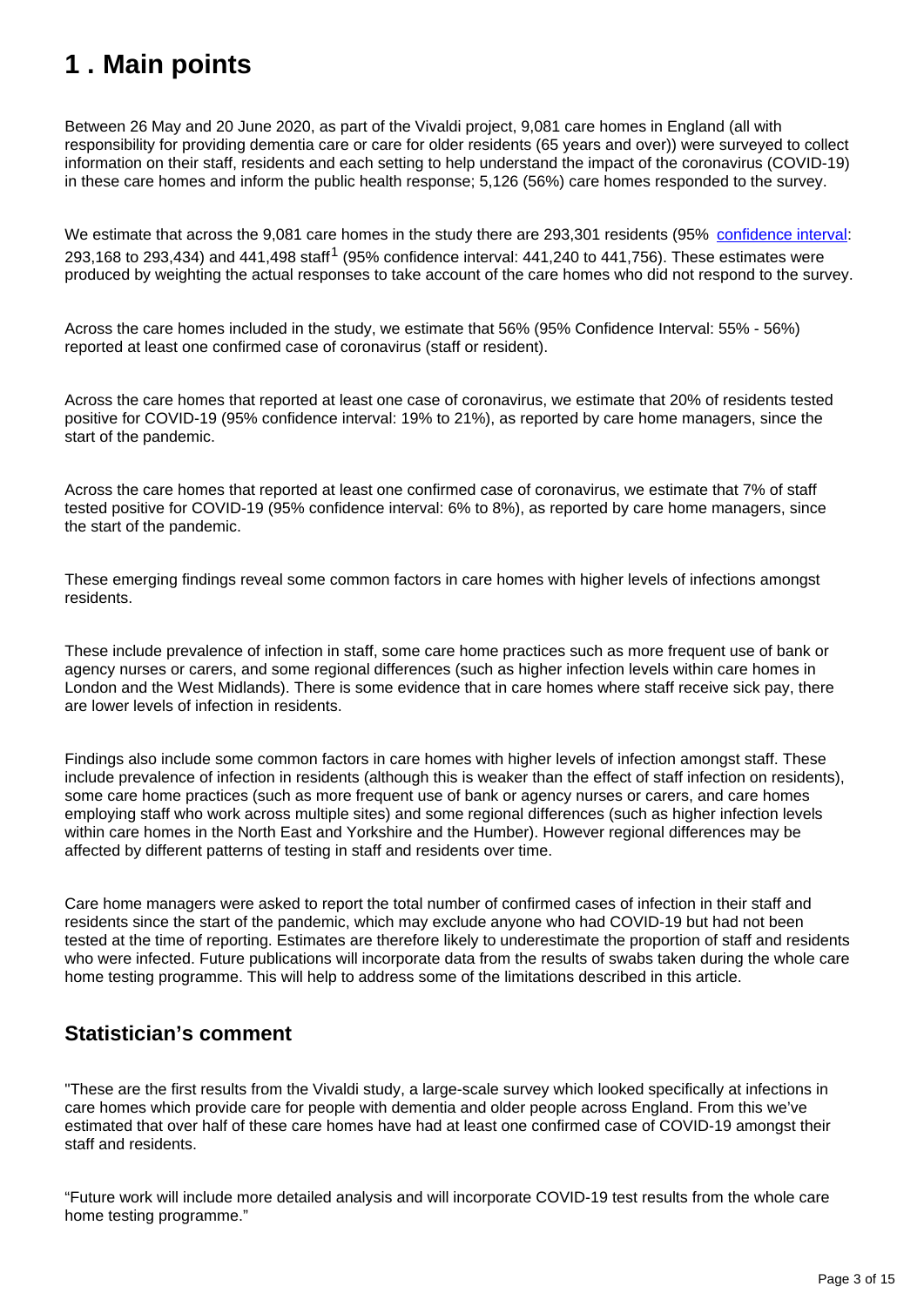## **Notes for: Main points**

1. This includes all staff who work in care homes, including roles such as cleaning, catering and admin.

# <span id="page-3-0"></span>**2 . Collaboration**

The results from the COVID-19 Surveillance Study in Care Homes were produced by the Office for National Statistics (ONS), in partnership with the Department of Health and Social Care, Ipsos MORI, University College London and Public Health England, powered by NHS Foundry.

# <span id="page-3-1"></span>**3 . COVID-19 Surveillance Study in Care Homes (Vivaldi)**

This study was commissioned by the Department of Health and Social Care, and aims to measure the prevalence of the coronavirus (COVID-19) in care homes and the use of disease control measures in each setting. This will inform decisions around the best approach to care home testing in the future. Information on the use of disease control measures will help local public health teams provide effective guidance to care homes.

#### **More about coronavirus**

- Find the latest on *coronavirus (COVID-19)* in the UK.
- All ONS analysis, summarised in our [coronavirus roundup.](https://www.ons.gov.uk/peoplepopulationandcommunity/healthandsocialcare/conditionsanddiseases/articles/coronaviruscovid19roundup/latest)
- View [all coronavirus data.](https://www.ons.gov.uk/peoplepopulationandcommunity/healthandsocialcare/conditionsanddiseases/datalist)
- Find out how we are [working safely during the pandemic](https://www.ons.gov.uk/news/statementsandletters/ensuringyoursafetyduringcovid19).

## **The data being collected**

The Vivaldi study covers 9,081 care homes in England, which cater for dementia and those aged over 65 years. These care homes were part of the *[whole care home testing programme](https://www.gov.uk/government/news/government-launches-new-portal-for-care-homes-to-arrange-coronavirus-testing)*, through which staff and residents are provided with throat and nose swabs (administered by staff) to test whether they currently have the virus.

It is important to note that the focus of this study is homes that provide care to older residents and those with dementia, and not all care homes. Overall, there are currently 15,000 care homes that are regulated by the Care Quality Commission (CQC) in England and who cover different aspects of care, such as convalescent care, palliative care and disability care. This study is therefore not directly comparable with the [Deaths involving COVID-](https://www.ons.gov.uk/peoplepopulationandcommunity/birthsdeathsandmarriages/deaths/articles/deathsinvolvingcovid19inthecaresectorenglandandwales/deathsoccurringupto12june2020andregisteredupto20june2020provisional)[19 in the care sector](https://www.ons.gov.uk/peoplepopulationandcommunity/birthsdeathsandmarriages/deaths/articles/deathsinvolvingcovid19inthecaresectorenglandandwales/deathsoccurringupto12june2020andregisteredupto20june2020provisional) publication, which covers all 15,000 care homes in England and also covers Wales.

In addition to testing all staff and residents for the virus, a survey of the 9,081 care homes was conducted by IPSOS-MORI. This 20 to 30 minute telephone interview with all care home managers was designed to collect information on: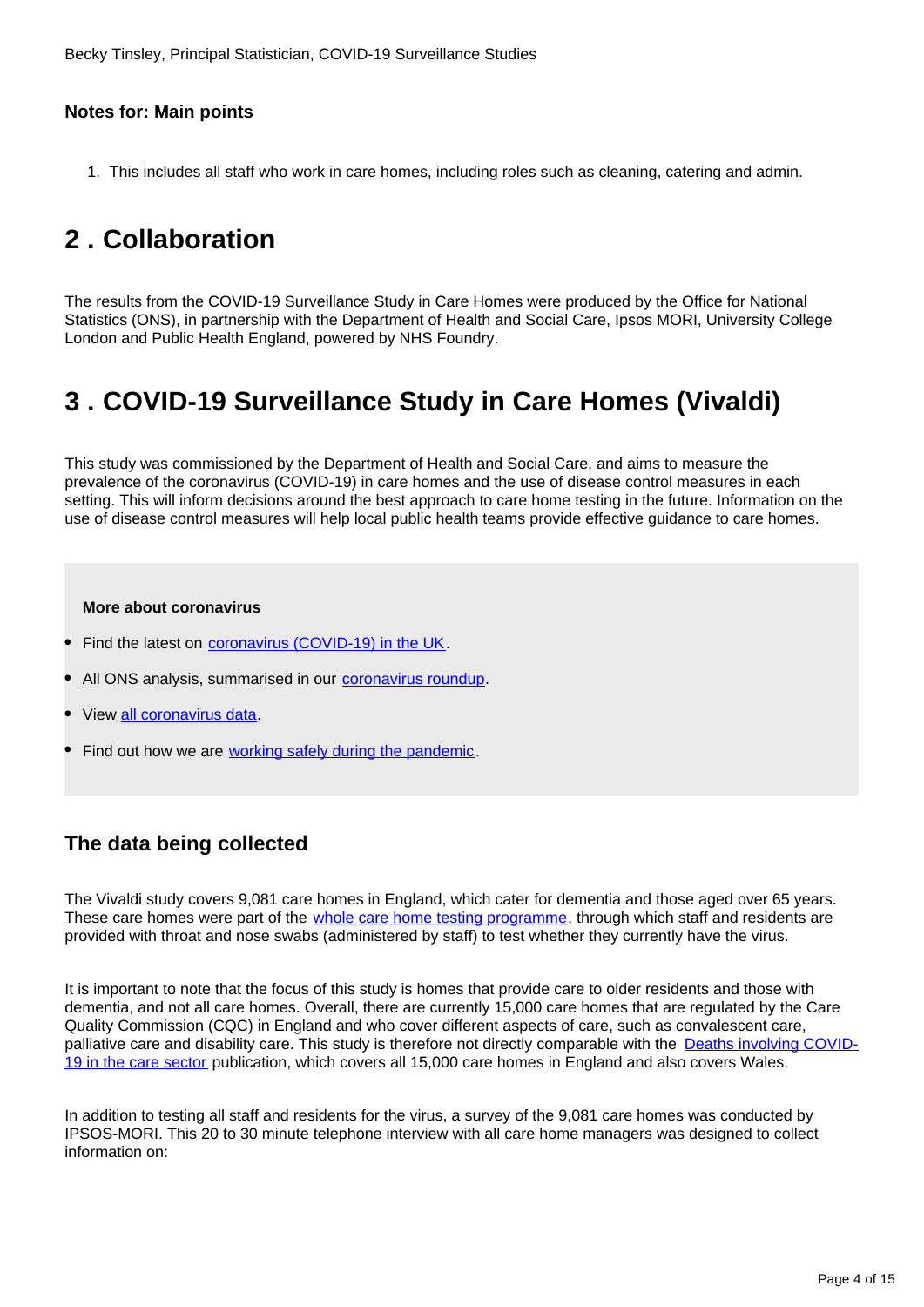- the number of staff and residents in each care home
- care home characteristics
- the period prevalence of infection among staff and residents by care home
- information on the use of disease control measures by care homes

The survey attempted to obtain a response from all 9,081 care homes, no sampling was involved.

The survey was conducted over a four-week period, from 26 May to 19 June 2020. Of the 9,081 care homes, 56% (5,126) responded.

## **Analysing the data**

The results from this article focus only on the results obtained from the telephone interviews with care home managers, and have not yet been linked to swab results from staff and residents tested through the whole care home testing programme. Therefore the analysis here is based upon the responses from the care home manager, rather than confirmed test results or diagnoses of COVID-19 infections.

Care home managers were asked to report on all confirmed infections, so this would be expected to include test results from whole care home testing and other sources such as Public Health England (PHE) outbreak surveillance, or testing that was undertaken in hospital. Further, these responses may have taken place before all care home staff and residents were tested, so may only relate to those who were tested because they were showing symptoms. It will therefore reflect a different infection rate than the results of the whole care home testing programme. This will be explored in future analysis.

Using the information that care home managers provided, we are able to estimate the percentage of care home residents and staff who, according to the care home manager, have been tested positive for COVID-19. The estimates are adjusted (weighted) to ensure they are representative of the total population within all 9,081 care homes. [Annex A](https://www.ons.gov.uk/peoplepopulationandcommunity/healthandsocialcare/conditionsanddiseases/articles/impactofcoronavirusincarehomesinenglandvivaldi/26mayto19june2020#annex-a-calculating-estimates-from-the-survey) provides more information on how the estimates were calculated.

## **Describing the care homes included in the study**

### **Number of residents and staff**

We estimate that across the 9,081 care homes in the study there are 293,301 residents (95% [confidence interval](https://www.ons.gov.uk/methodology/methodologytopicsandstatisticalconcepts/uncertaintyandhowwemeasureit#confidence-interval): 293,168 to 293,434) and 441,498 staff (95% confidence interval: 441,240 to 441,756). All staff working in care homes were included in this reporting so this includes those with roles such as cleaning, catering and admin.

### **Size of care homes**

The size of care homes varies across those included in this study. Table 1 shows the number of care homes, according to the number of beds, in each size band.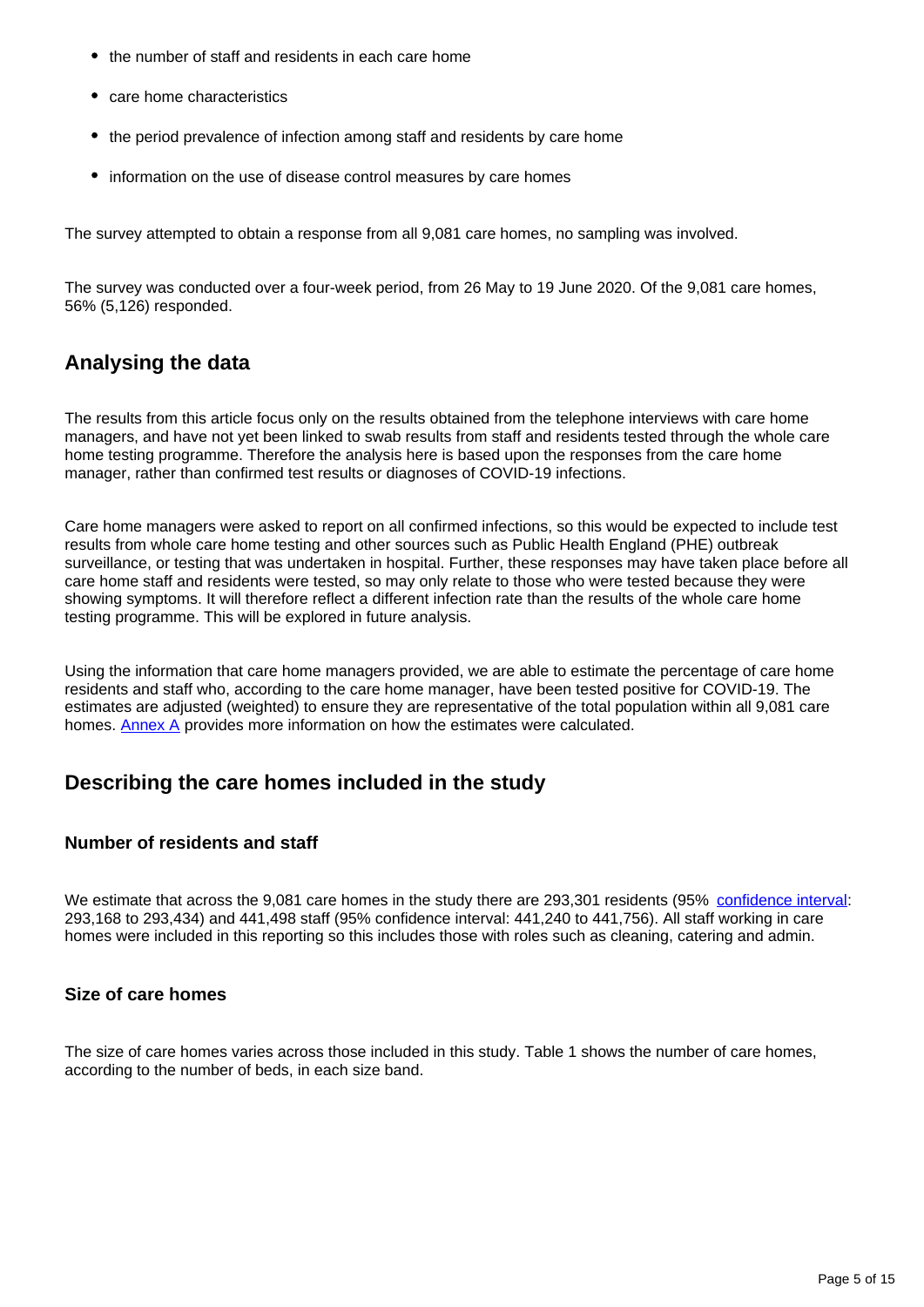#### Table 1: Number of care homes by size (number of beds)

#### **Care home size (number of beds) Number of care homes**

| $0 \text{ to } 40$ | 5196 |
|--------------------|------|
| 41 to 80           | 3390 |
| 81 to 120          | 436  |
| 121 to 160         | 43   |
| More than 160      | 16   |

Source: Office for National Statistics

### **Staff working arrangements**

Of the 9,081 care homes included in the study, we estimate that 93% (95% confidence interval: 93% to 93%) offer sick pay to their staff, 12% (95% confidence interval: 11% to 12%) of care homes have staff who work at more than one location, and 44% (95% confidence interval: 43% to 45%) do not employ any bank or agency staff. These results were reported as the circumstances since 1 March 2020.

#### **Care home closures**

Of the 9,081 care homes included in the study, we estimate that 97% (95% confidence interval: 97% to 98%) have been closed to visitors, while 19% (95% confidence interval: 19% to 20%) have been closed to new admissions.

We estimate that 1% of care home residents were in hospital at the time of the survey.

|  |  |  |  |  | Table 2: Estimated proportion of care home characteristics and 95% confidence intervals |
|--|--|--|--|--|-----------------------------------------------------------------------------------------|
|--|--|--|--|--|-----------------------------------------------------------------------------------------|

|                                                                    | Estimated number 95% confidence<br>(proportion) | interval |              |
|--------------------------------------------------------------------|-------------------------------------------------|----------|--------------|
|                                                                    |                                                 | Lower    | <b>Upper</b> |
| Proportion of care homes offering sick pay to staff                | 92.9%                                           | 92.5%    | 93.3%        |
| Proportion of care homes closed to visitors                        | 97.2%                                           | 96.8%    | 97.6%        |
| Proportion of care homes closed to admissions                      | 19.3%                                           | 18.5%    | 20.1%        |
| Proportion of care home with staff at more than one location 11.5% |                                                 | 10.9%    | 12.1%        |
| Proportion of care homes with no bank or agency staff              | 44.2%                                           | 43.4%    | 45.0%        |
| Proportion of residents in hospital at the time of the survey      | 1.2%                                            | 1.0%     | 1.4%         |

Source: Office for National Statistics

### **Coronavirus cases reported by care homes**

Of the 9,081 care homes included in the study, we estimate that 56% (95% Confidence Interval: 55% - 56%) reported at least one confirmed case of coronavirus (staff or resident).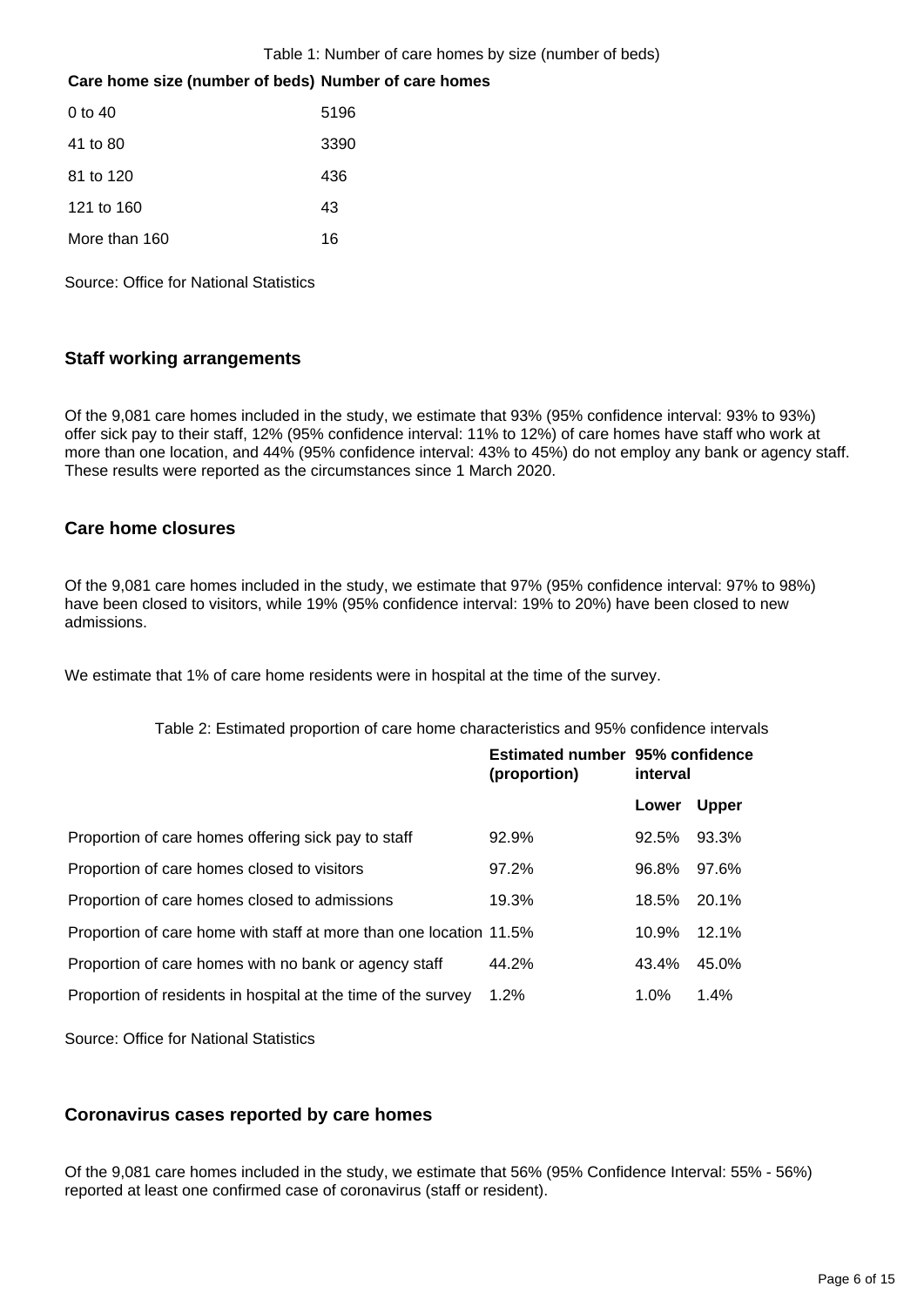Across those care homes where managers reported at least one case of coronavirus, we estimate that 20% (95% confidence interval: 19% to 21%) of residents in the care homes have tested positive for COVID-19, while 7% (95% confidence interval: 6% to 8%) of staff tested positive, as reported by care home managers, since the start of the pandemic. The level of infections seen in care home residents could be affected by pre-existing underlying health conditions, which are likely to be more prevalent among care home residents.

Across all 9,081 care homes, we estimate that 11% (95% confidence interval: 10% to 11%) of residents have tested positive for COVID-19, while 4% (95% confidence interval: 4% to 4%) of staff tested positive.

Care home managers were also asked how many residents had died having contracted COVID-19. We estimate this to be 15,606 deaths (95% confidence interval: 15,566 to 15,647).

This will differ to the number of deaths reported in the **Deaths involving COVID-19 in the care sector** publication because of differences in reporting periods, care home coverage and information source. For more information please refer to the **Differences with other publications** section and a **blog** we have released on care homes outlining the differences in the data.

Table 3: Estimated proportion of coronavirus cases reported by care homes, with 95% confidence intervals

|                                                                                                                         | <b>Estimated</b><br>proportion<br>(number) | 95%<br>confidence<br>interval |         |
|-------------------------------------------------------------------------------------------------------------------------|--------------------------------------------|-------------------------------|---------|
|                                                                                                                         |                                            | <b>Lower Upper</b>            |         |
| Proportion of care homes with at least one case of coronavirus (staff or resident)                                      | 55.6%                                      | 54.8% 56.4%                   |         |
| Proportion of care home residents testing positive for COIVD-19, in care homes<br>with at least one case of coronavirus | 19.9%                                      | 18.5% 21.3%                   |         |
| Proportion of care home residents testing positive for COVID-19 across all 9,081<br>care homes                          | 10.7%                                      | 10.1% 11.3%                   |         |
| Proportion of care home staff testing positive for COIVD-19, in care homes with<br>at least one case of coronavirus     | $6.9\%$                                    | 5.9% 7.9%                     |         |
| Proportion of care home staff testing positive for COVID-19 across all 9,081 care 4.0%<br>homes                         |                                            | $3.6\%$                       | $4.4\%$ |

Source: Office for National Statistics

## **Factors affecting the risk of infection in care homes**

Using the information collected by the survey, we are able to analyse which different factors may explain higher or lower levels of infection seen in care homes. [Annex B](https://www.ons.gov.uk/peoplepopulationandcommunity/healthandsocialcare/conditionsanddiseases/articles/impactofcoronavirusincarehomesinenglandvivaldi/26mayto19june2020#annex-b-calculating-risk-factors) provides more information about how these risk factors were identified. Here, we describe some of the main risk factors affecting the likelihood of infection in both residents and staff.

The forest plots in this section show a visual representation of the change in likelihood for these different factors when compared with a baseline category. When a factor has an [odds ratio](https://www.ons.gov.uk/peoplepopulationandcommunity/healthandsocialcare/conditionsanddiseases/articles/impactofcoronavirusincarehomesinenglandvivaldi/26mayto19june2020#glossary) of 1, this means that there is neither an increase nor a decrease in the likelihood of infection compared with the baseline. An odds ratio of higher than 1 means that there is an increased likelihood of infection compared with the baseline. An odds ratio of lower than 1 means that there is a reduced likelihood of infection compared with the baseline.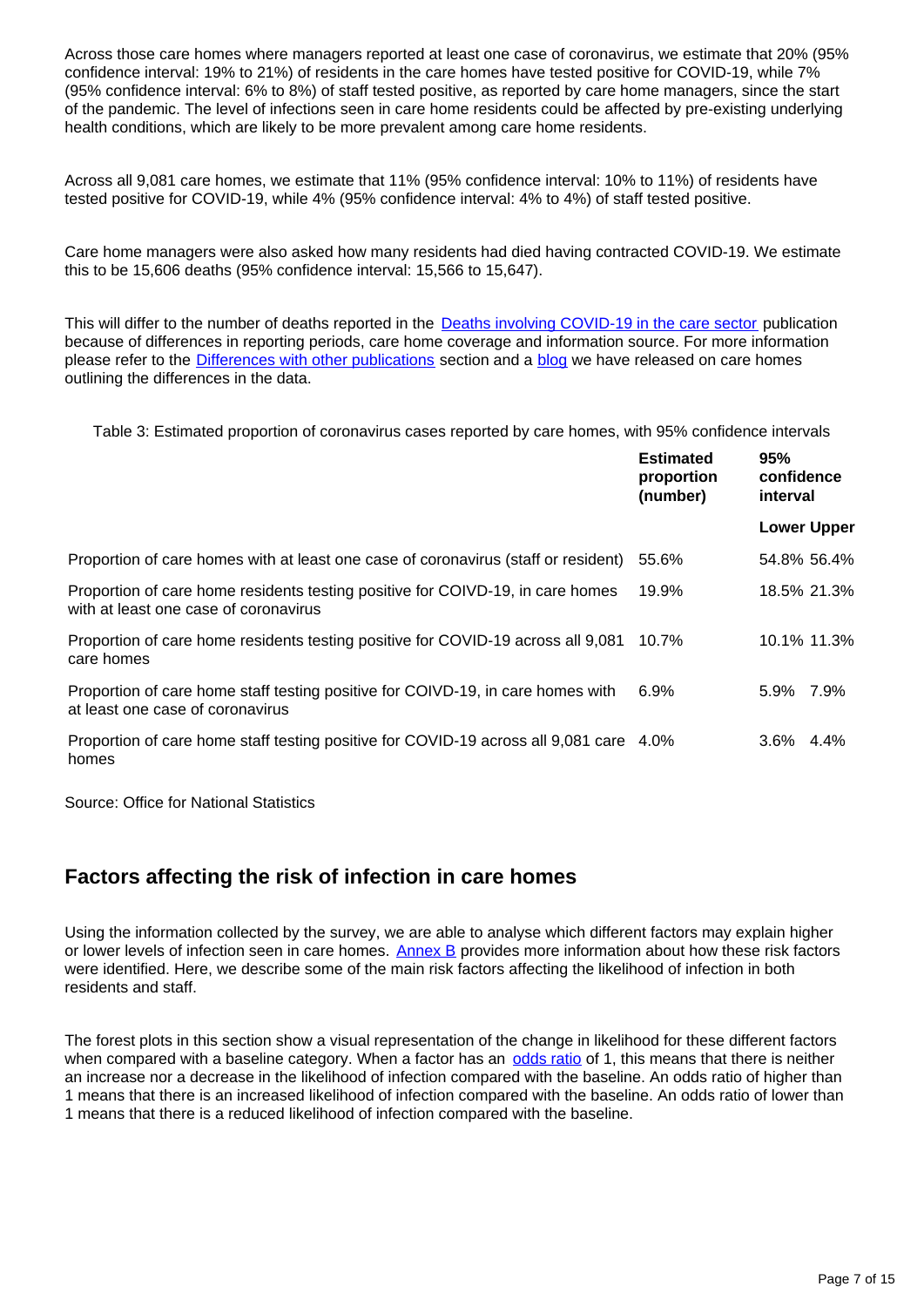### **Care home residents**

The following factors were found to increase the risk of infection in care home residents from the multivariable analysis:

- the number of infected staff members: for each additional member of infected staff working at the care home, the odds of infection for residents increase by 11% (95% confidence interval: 10% to 11%)
- the number of bank or agency nurses or carers employed by the care home: care homes using bank or agency nurses or carers most days or every day are more likely to have more cases in residents (odds ratio 1.58, 95% confidence interval: 1.50 to 1.65), compared with those care homes who never use bank or agency staff
- some regional differences: for this analysis, the level of infection was compared with the level observed in London; this analysis showed that residents who were at care homes in most regions had a lower chance of infection than those at care homes in London
- the only exception to this was for care homes in the West Midlands, where the odds of infection for residents were increased by 9% compared with London (95% confidence interval: 0% to 17%), this regional effect is likely to exist due to other factors, associated with region, which we have not yet incorporated into the models

Conversely, care homes in which staff receive sick pay are less likely to have cases of coronavirus in residents (odds ratio 0.82 to 0.93, 95% confidence interval: 7% to 18%), compared with those care homes where staff do not receive sick pay.

There are other factors that explain the level of infection seen in care homes, but they are not as strong as those reported here.

### **Figure 1: Odds of COVID-19 infection in care home residents by staff infection, region, use of bank or agency nursing staff, and staff working at other locations**

### **Notes**

1. Estimated odds ratios are adjusted for care home size, closure status for new resident admissions, timing of closure to visitors, use of other bank or agency staff, Index of Multiple Deprivation, number of care homes in provider group, whether the care home pays sick pay, care home cleaning level, staff training level, PPE usage, and frequency of staff caring for both COVID-19 and non-COVID-19 residents.

#### [Download the data](https://www.ons.gov.uk/visualisations/dvc884/residents/datadownload.xlsx)

### **Care home staff**

The following factors were found to increase the chance of infection in care home staff: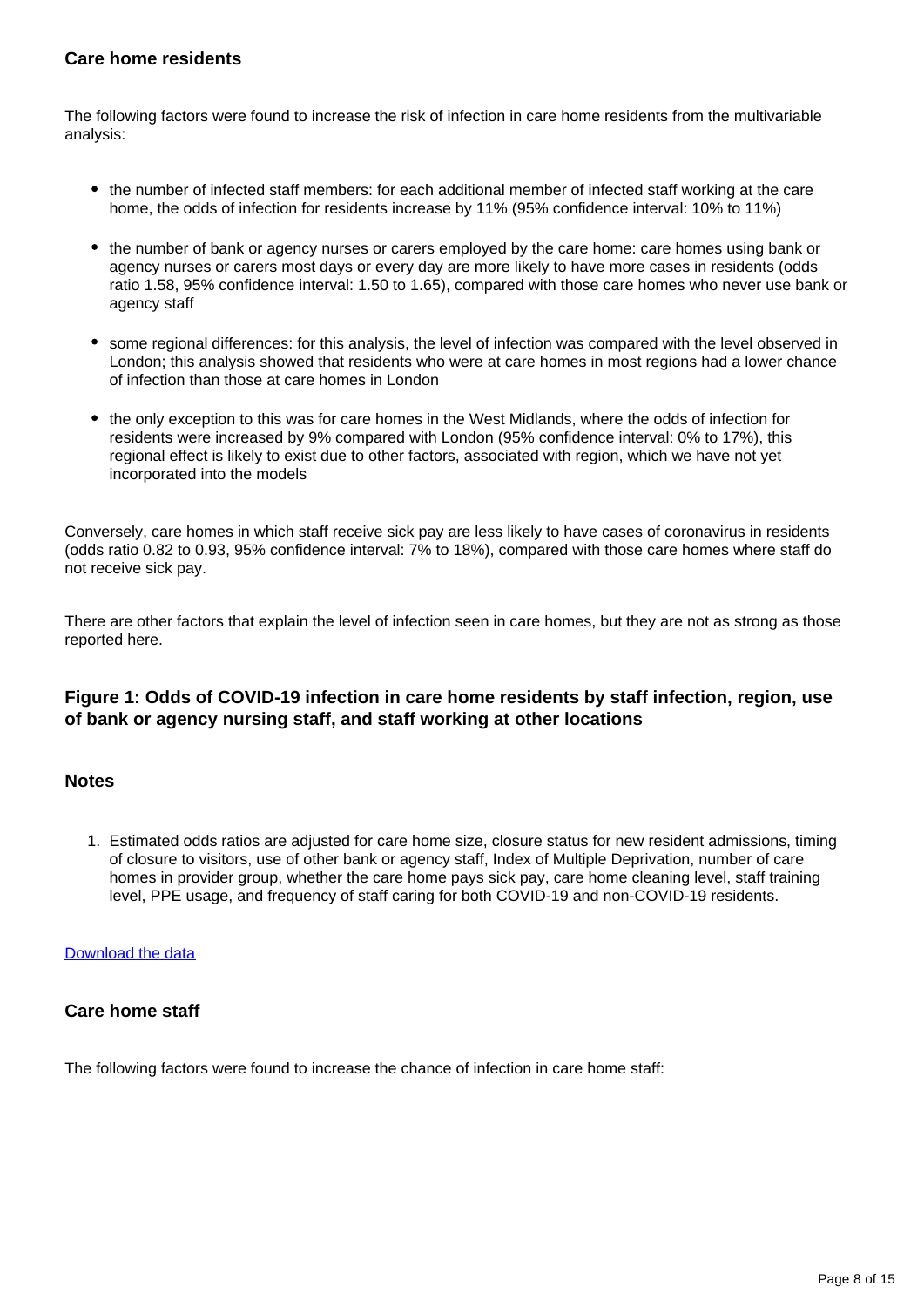- the number of infected residents: for each additional infected resident at the care home, the odds of infection for staff increase by 4% (95% confidence interval: 4% to 4%); this relationship is not as strong as the chance of infection for residents when staff are infected
- the number of bank or agency nurses or carers employed by the care home: care homes using bank or agency nurses or carers most or every day increase the odds of infection in staff (odds ratio 1.88, 95% confidence interval: 1.77 to 2.00), compared with those care homes not using bank or agency staff
- staff who regularly work elsewhere: care homes where staff regularly work elsewhere (most or every day) increase the odds of infection in staff (odds ratio 2.40, 95% confidence interval: 1.92 to 3.00) compared with those care homes who have staff who never work elsewhere
- some regional areas: for this analysis, the level of infection was compared with the levels observed in London, This shows a different picture to the chance of infection for residents; this analysis showed that staff who were at care homes in all regions outside of London had a higher odds of infection than those at care homes in London
- the regions with the most increased odds of infection for staff were the North East (odds ratio 3.86, 95% confidence interval: 3.38 to 4.41) and Yorkshire and The Humber (odds ratio 2.88, 95% confidence interval: 2.54 to 3.28); this regional effect is likely to exist because of other factors, associated with region, which we have not yet incorporated into the models

### **Figure 2: Odds of COVID-19 infection in care home staff by resident infection, region, use of bank or agency nursing staff, and staff working at other locations.**

#### **Notes:**

1. Estimated odds ratios are adjusted for care home size, closure status for new resident admissions, timing of closure to visitors, use of other bank or agency staff, Index of Multiple Deprivation, number of care homes in provider group, whether the care home pays sick pay, care home cleaning level, staff training level, PPE usage, and frequency of staff caring for both COVID-19 and non-COVID-19 residents.

#### [Download the data](https://www.ons.gov.uk/visualisations/dvc884/staff/datadownload.xlsx)

## <span id="page-8-0"></span>**4 . Strengths and limitations**

A total of 9,081 care homes were invited to participate in this study, based on their selection into the whole care home testing programme (LaingBuisson, 2020<sup>1</sup>). This is a census of care homes providing dementia care and care for the older people.

The response rate of care homes to the survey was 56% (5,126). This is a good response rate for a voluntary survey, when compared with response rates obtained from other voluntary surveys.

Table 4 shows the response rates by size of care home (number of beds). This indicates that the survey results are representative of all sizes of care homes in the sample.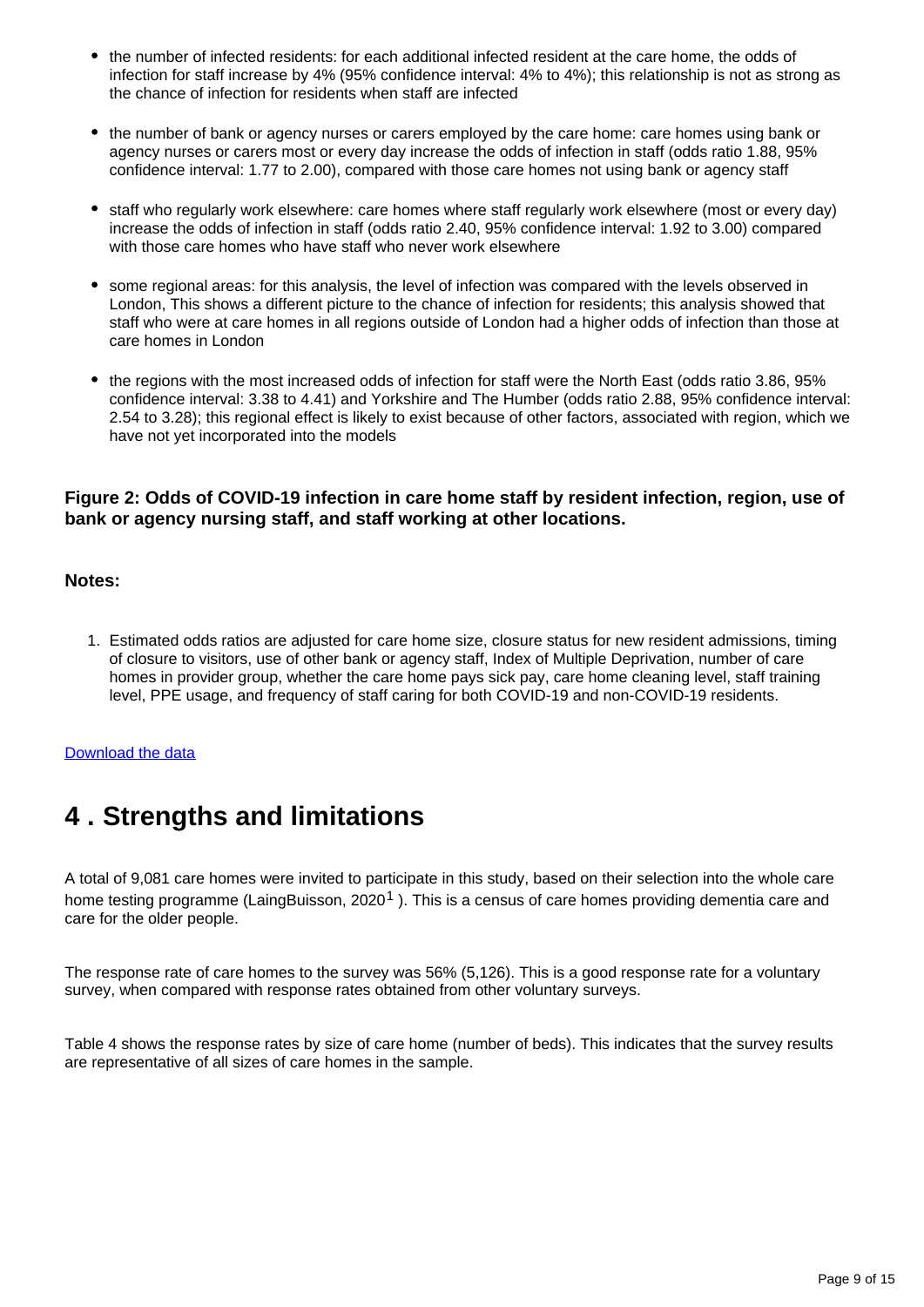Table 4: Response rates by size of care home (number of beds)

#### **Care home size (number of beds) Response rate**

| 0 to 40       | 56% |
|---------------|-----|
| 41 to 80      | 58% |
| 81 to 120     | 57% |
| 121 to 160    | 65% |
| More than 160 | 50% |

Source: Office for National Statistics

We have also examined the response rates of care homes by local authority (LA). Although there is some regional variation, response rates are good. Some LAs have very small numbers of care homes. Overall, these results do not indicate any particular regional patterns or suggest any geographical bias within the results.

## **Uncertainty in these data**

The estimates presented in this bulletin contain *[uncertainty](https://www.ons.gov.uk/methodology/methodologytopicsandstatisticalconcepts/uncertaintyandhowwemeasureit)*. There are many sources of uncertainty, but the main sources in the information presented include each of the following.

### **Quality of data collected in the questionnaire**

As in any survey, some data can be incorrect or missing. For example, participants and interviewers sometimes misinterpret questions or skip them by accident, and these results were reliant on care home managers recalling information on behalf of their residents and staff, and recalling events in the past. (The reference period for the study was "since 1 March 2020" and the survey took place between 26 May and 20 June 2020.)

To minimise the impact of this, we clean the data, editing or removing things that are clearly incorrect. Because the survey was via telephone, and care home managers were extremely knowledgeable and responsive there is very little inconsistency in the data and limited editing was required. There were some missing responses, but this was minimal and no imputation was necessary.

Two topics were added midway through the survey. One was to ask questions about residents who had returned from hospital, and the other was to ask about whether the whole care home testing had taken place and on what date. Analysis involving these questions will take the reduced sample size into account.

The survey collection used a reference period rather than a point in time. Therefore, some of the responses will refer to a total number of incidences over that time period (for instance, number of positive cases). The estimates and modelling assume that any associations during that time period are negligible, whereas in reality there may be some causal effects – for instance, a number of positive infections at the beginning of the period may have led to actions taken within the care home such as additional preventative measures, which in turn reduced the likelihood of additional positive infections. This effect could potentially distort the relationships we report.

#### **Non-response bias**

The results presented in this report are based on the 56% of care homes who responded to the survey. To ensure that they are representative of all care homes in the study, the results are based on weighted data, or used weighting factors in their calculation, to account for those who have not responded to the survey.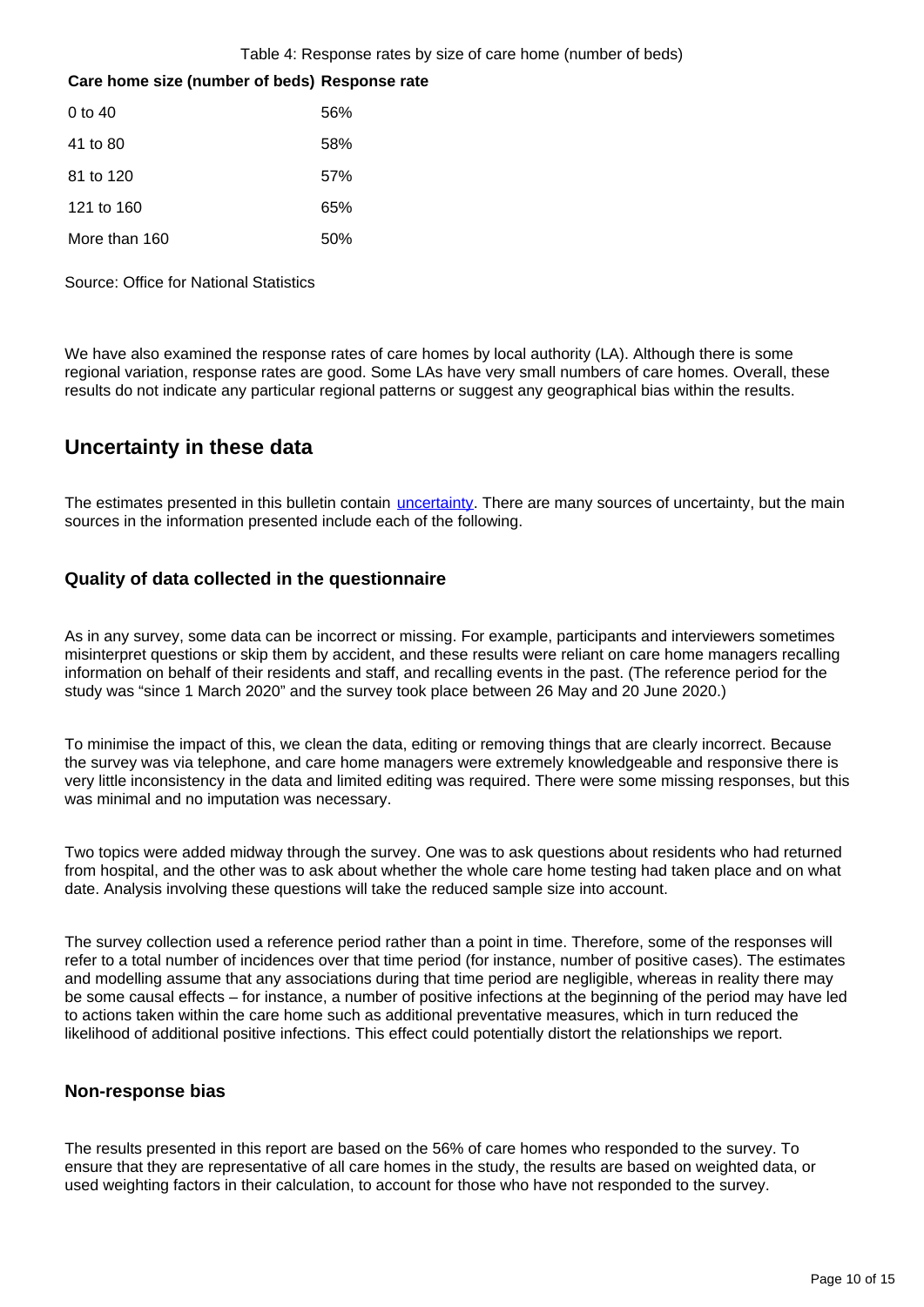We apply weighting to ensure the responding sample is representative of all 9,081 care homes in terms of size, deprivation of local area, and provider.  $\Delta n$  describes this process on more detail.

#### **Notes for: Strengths and limitations**

1. LaingBuisson provided the data to produce the sampling frame. This ensured consistency with the whole care home testing programme. CareSearch, LaingBuisson (2020).

## <span id="page-10-0"></span>**5 . Differences with other publications**

## **COVID-19 Infection Survey**

In partnership with others, the Office for National Statistics (ONS) is conducting a pilot of the COVID-19 Infection **[Survey](https://www.ons.gov.uk/peoplepopulationandcommunity/healthandsocialcare/conditionsanddiseases/bulletins/coronaviruscovid19infectionsurveypilot/latest)**.

To date, over 32,000 people in England have enrolled in the survey, with plans to extend this to over 300,000 over the next 12 months and look to cover people from all four UK nations. All individuals aged two years and over in sampled households are invited to provide nose and throat swabs for testing. Adults aged 16 years or older were also asked to give a sample of blood to test for antibodies to COVID-19 from around 10% of enrolled households.

Care homes are not classified as households, and are therefore not sampled by ONS surveys of private households. This means care home residents are not sampled by the COVID-19 Infection Survey, and are not represented in the published results. However, staff who work in care homes are residents of private households, and may also be sampled by the Infection Survey.

This means that there may be double-counting in the estimates of those testing positive in both studies. It is important therefore no inferences are made about the infection rates of private households and care homes by adding the statistics from the separate studies together. Further work will be done to consider how this may be improved.

## **Deaths involving COVID-19 in the care sector**

There are a number of differences between the death figures reported here and those reported in the Deaths [involving COVID-19 in the care sector](https://www.ons.gov.uk/peoplepopulationandcommunity/birthsdeathsandmarriages/deaths/articles/deathsinvolvingcovid19inthecaresectorenglandandwales/deathsoccurringupto12june2020andregisteredupto20june2020provisional) publication, these are outlined in this section.

#### **Definition of care home resident**

- The "Deaths involving COVID-19 in the care sector" publication describes deaths involving COVID-19 in England and Wales; the term "care home residents" used in this article refers to all deaths where either the death occurred in a care home, or the death occurred elsewhere but the place of residence of the deceased was recorded as a care home.
- This is different from the term "care home residents" in the Vivaldi study described in this article, which refers only to those resident in a sub-sector of care homes (those providing dementia care or care for older people) at the time that the survey was taken; the Vivaldi study also only covers care homes in England.

### **Reporting periods**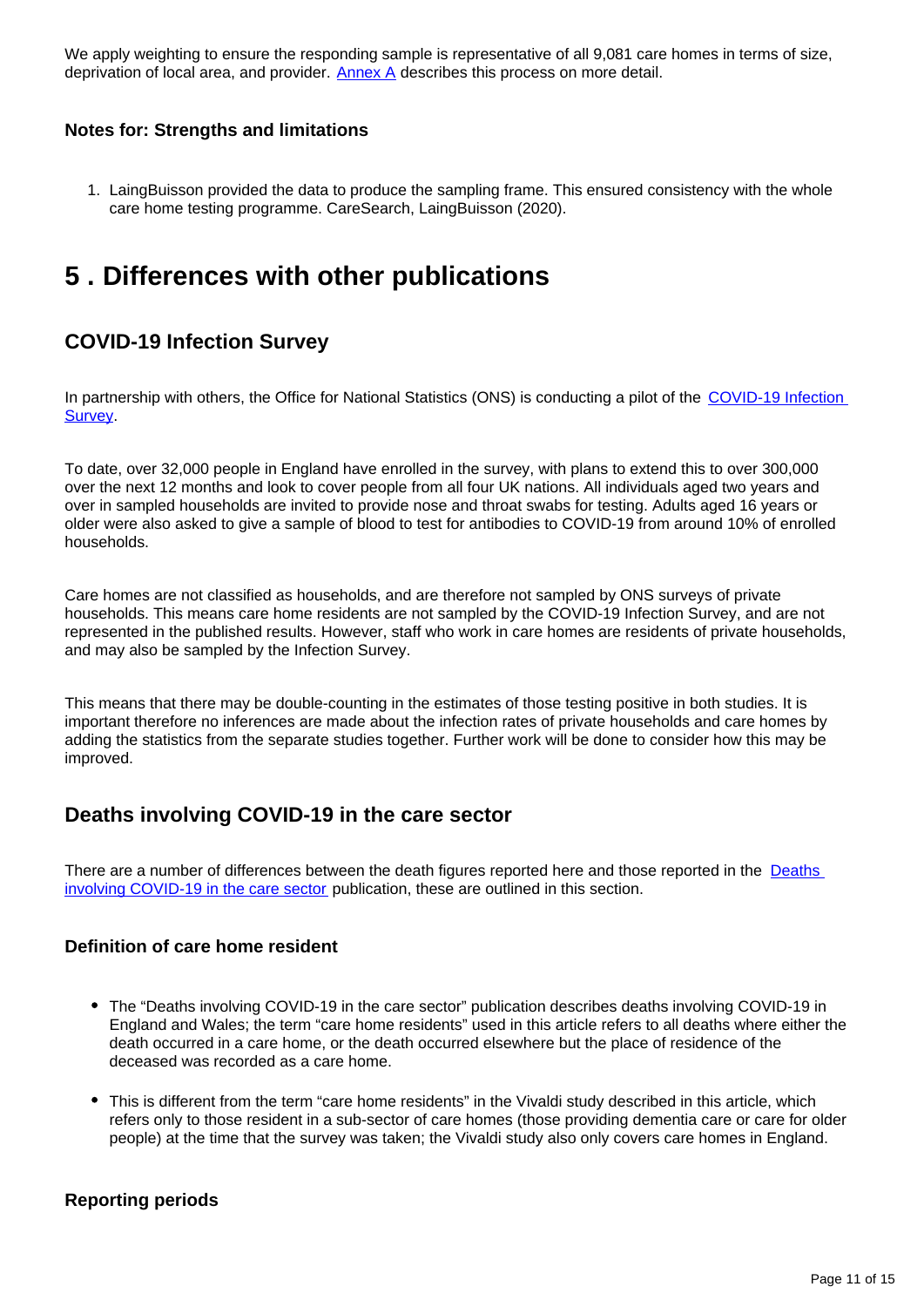- The "Deaths involving COVID-19 in the care sector" publication includes provisional deaths data occurring up to 12 June 2020 and registered up to 20 June 2020.
- The reference period for the Vivaldi study was "since 1 March 2020", and the survey took place between 26 May and 20 June 2020.

#### **Coverage of care homes**

- The "Deaths involving COVID-19 in the care sector" publication includes provisional deaths data occurring from 2 March 2020 up to 12 June 2020 and registered up to 20 June 2020
- The reference period for the Vivaldi study was "since 1 March 2020", and the survey took place between 26 May and 20 June 2020.

#### **Source of information**

- Data in the "Deaths involving COVID-19 in the care sector" publication are based on death occurrence (date of death), not date of registration and are obtained from details collected when deaths are certified and registered; more information can be found in the [Mortality statistics in England and Wales QMI.](https://www.ons.gov.uk/peoplepopulationandcommunity/birthsdeathsandmarriages/deaths/bulletins/deathsregisteredweeklyinenglandandwalesprovisional/latest#measuring-the-data)
- Data in the Vivaldi study are based on reported information provided by the care home managers).

Therefore, caution should be applied when drawing any inferences between these two publications.

### **Coronavirus (COVID-19) related deaths by occupation, England and Wales**

[Coronavirus \(COVID-19\) related deaths by occupation, England and Wales](https://www.ons.gov.uk/peoplepopulationandcommunity/healthandsocialcare/causesofdeath/bulletins/coronaviruscovid19relateddeathsbyoccupationenglandandwales/deathsregisteredbetween9marchand25may2020) reports on COVID-19 related deaths among health and social care workers. It does not report on the number of deaths specifically for care home staff as these are not listed separately in the [Standard Occupational Classification 2010 \(SOC 2010\),](https://www.ons.gov.uk/methodology/classificationsandstandards/standardoccupationalclassificationsoc/soc2010/soc2010volume1structureanddescriptionsofunitgroups) which was used to define occupations in this publication. Therefore comparisons should not be made between the results from the Vivaldi care home study and the publication about COVID-19 related deaths by occupation.

## <span id="page-11-0"></span>**6 . Next steps**

This article will be followed with more detailed analysis in a forthcoming publication, which will also incorporate data from the results of swabs taken during the whole care home testing programme. This will help to explain more of the variability in the models, which identify factors associated with high or low levels of infection by including variables related to individuals, such as age and sex.

## **Other studies**

This is one of a suite of surveillance studies, which are being conducted to understand how many people have the coronavirus (COVID-19), and how the virus spreads in non-household populations (such as care homes and prisons) and other settings (such as schools and hospitals). This is complementary to the [COVID-19 Infection](https://www.ons.gov.uk/peoplepopulationandcommunity/healthandsocialcare/conditionsanddiseases/bulletins/coronaviruscovid19infectionsurveypilot/latest)  [Survey](https://www.ons.gov.uk/peoplepopulationandcommunity/healthandsocialcare/conditionsanddiseases/bulletins/coronaviruscovid19infectionsurveypilot/latest), which aims to find out more about how many people in residential private households have the coronavirus in the UK.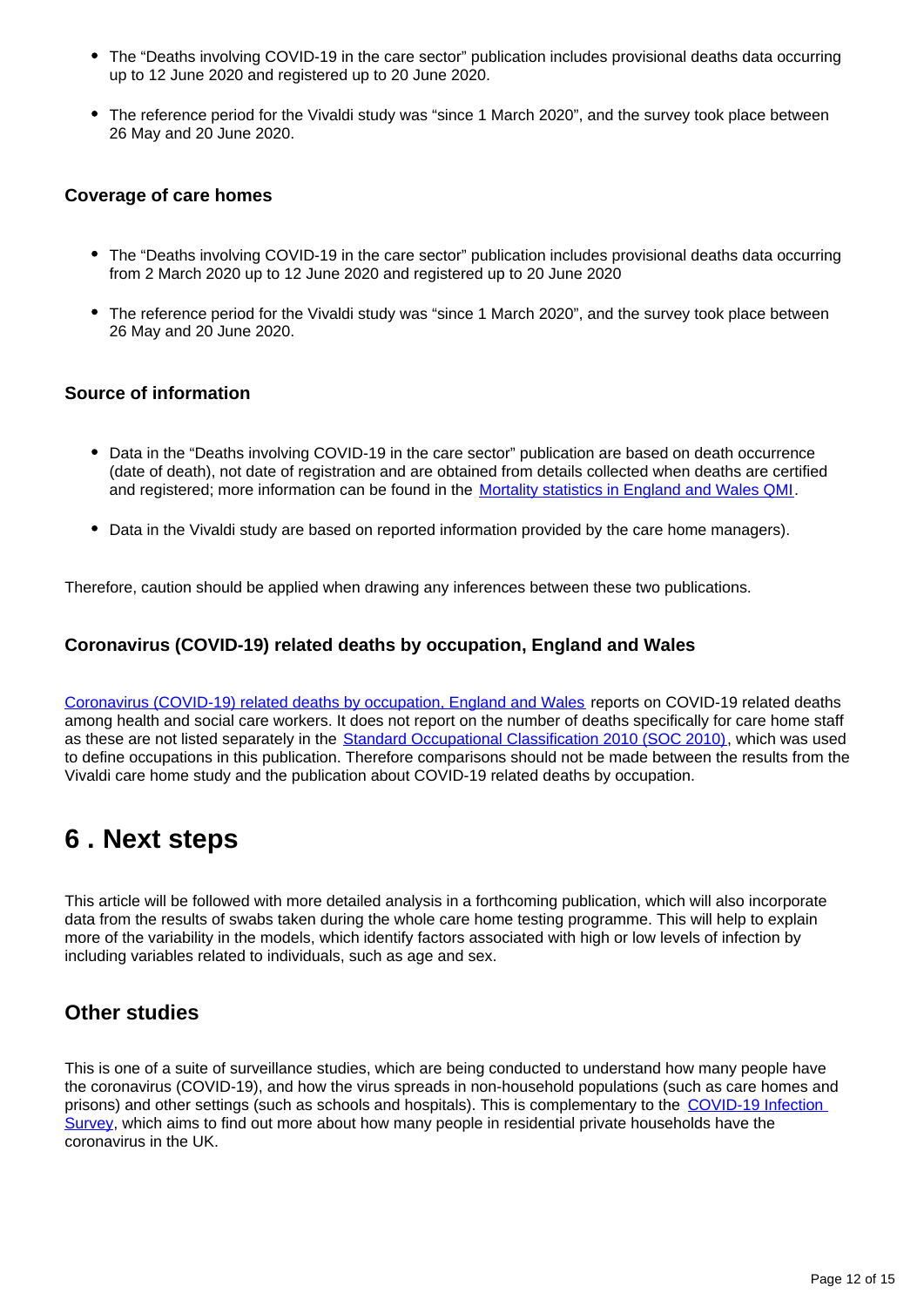The Vivaldi 2 study is a cohort study in staff and residents from over 100 care homes. This study is collecting serial blood samples and swabs to investigate the incidence and prevalence of current and past infection in this population. These results will be linked to individual-level data from residents and to information about care homes to investigate why some individuals become infected and why some care homes are more likely to have outbreaks than others.

# <span id="page-12-0"></span>**7 . Glossary**

## **Confidence interval**

A confidence interval gives an indication of the degree of uncertainty of an estimate and helps to decide how precise a sample estimate is. Confidence intervals give a range of values between which we are 95% certain that the true value lies. A wider interval indicates more uncertainty in the estimate. For more information, see our [latest methodology article on statistical uncertainty](https://www.ons.gov.uk/methodology/methodologytopicsandstatisticalconcepts/uncertaintyandhowwemeasureit).

## **Odds ratio**

An odds ratio is a measure of association between a characteristic and an outcome. The odds ratio represents the likelihood that an outcome will occur given a particular characteristic, compared with the likelihood of the outcome occurring in the absence of that characteristic. The odds ratio can be used to determine whether a particular characteristic is a risk factor for a particular outcome, and to compare the magnitude of various risk factors for that outcome.

## <span id="page-12-1"></span>**8 . Related links**

[Coronavirus \(COVID-19\) latest data and analysis](https://www.ons.gov.uk/peoplepopulationandcommunity/healthandsocialcare/conditionsanddiseases/bulletins/coronaviruscovid19infectionsurveypilot/latest)

Web page | Updated as and when data become available Latest data and analysis on the coronavirus (COVID-19) in the UK and its effect on the economy and society.

[Deaths registered weekly in England and Wales, provisional](https://www.ons.gov.uk/peoplepopulationandcommunity/birthsdeathsandmarriages/deaths/bulletins/deathsregisteredweeklyinenglandandwalesprovisional/latest)

Bulletin | Weekly

Provisional counts of the number of deaths registered in England and Wales, including deaths involving the coronavirus (COVID-19), by age, sex and region, in the latest weeks for which data are available.

[Deaths involving COVID-19 in the care sector](https://www.ons.gov.uk/peoplepopulationandcommunity/birthsdeathsandmarriages/deaths/articles/deathsinvolvingcovid19inthecaresectorenglandandwales/deathsoccurringupto1may2020andregisteredupto9may2020provisional)

Article | Released 3 July 2020

Provisional figures on deaths involving the coronavirus (COVID-19) within the care sector, in England and Wales.

[COVID-19 Infection Survey pilot](https://www.ons.gov.uk/peoplepopulationandcommunity/healthandsocialcare/conditionsanddiseases/bulletins/coronaviruscovid19infectionsurveypilot/latest)

Bulletin | Weekly

Initial data from the COVID-19 Infection Survey, delivered in partnership with IQVIA, Oxford University and UK Biocentre.

# <span id="page-12-2"></span>**9 . Annex A: Calculating estimates from the survey**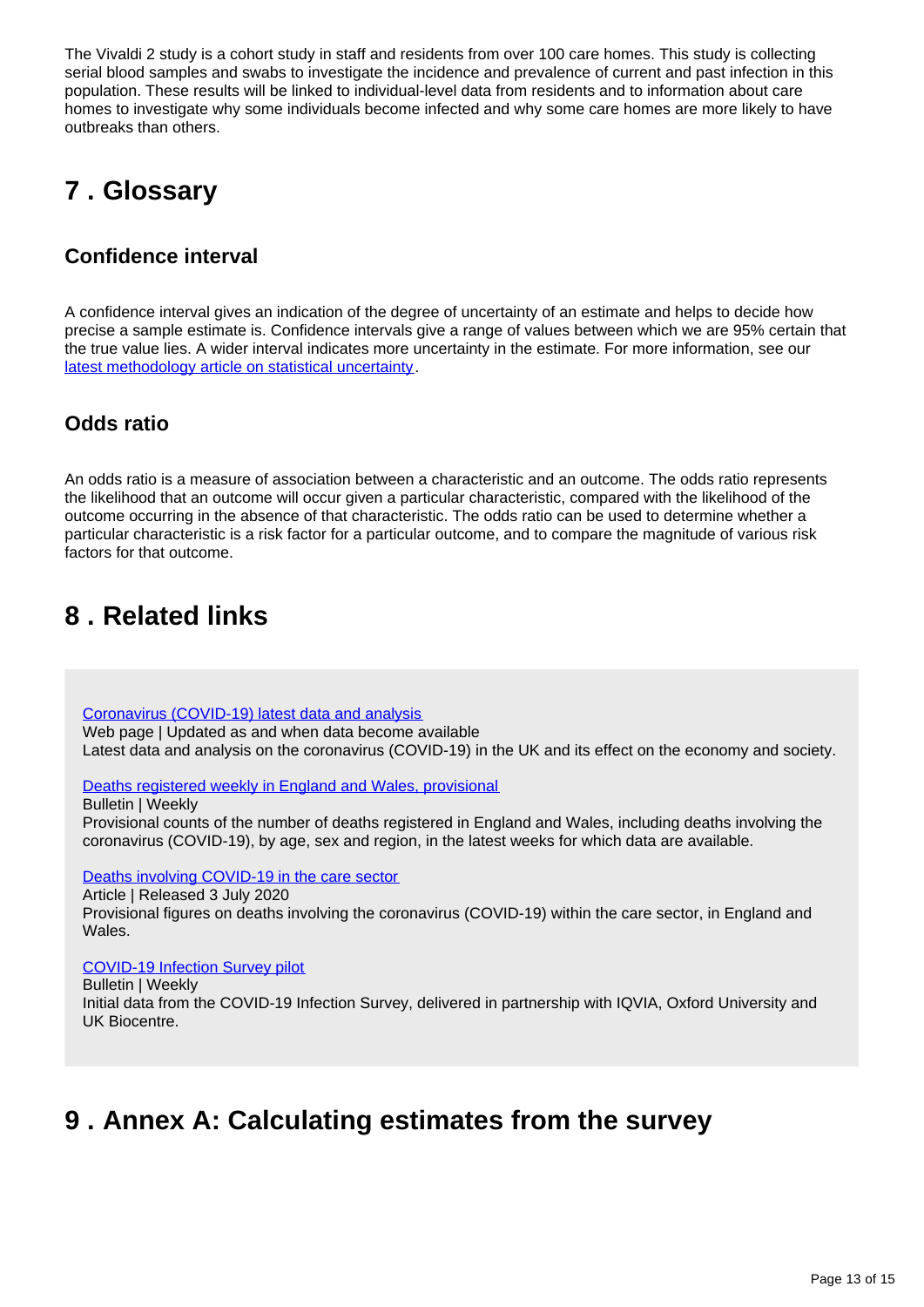## **Sample design**

All care homes that were part of the whole care home testing programme (that is, those which primarily provide dementia care or care services for those aged 65 years and over) were invited to take part in this survey; 9,081 care homes were contacted in total with 5,126 care homes responding.

Since the likelihood of care homes responding is variable based on certain characteristics of the care home, we have used weights to adjust for non-response when calculating the estimates. Characteristics of care homes identified to have an impact on response include: number of beds within the care home, deprivation of local area, and the number of care home locations run by the umbrella provider (if there is one). These characteristics were available for all the 9,081 care homes, regardless if they had responded or not.

## **Post-stratification**

Care homes have been grouped into post-strata based on combinations of the following:

# **Number of beds Index of Multiple Deprivation Number of care homes run by the provider**

| 0 to 14     | Below 20th centile |            |
|-------------|--------------------|------------|
| 15 to 29    | Above 20th centile | 2 to 9     |
| 30 to 44    |                    | 10 or more |
| 45 to 59    |                    |            |
| 60 and over |                    |            |

This results in 5 multiplied by 2 multiplied by 3 equals 30 post-strata. To ensure the non-response weights were robust, some post-strata were collapsed to achieve a minimum of 50 responding care homes in each stratum. This resulted in a total of 21 post-strata, each with a separate non-response weight adjustment contributing to the overall estimates.

## **Method for estimating proportions**

From an unweighted sample, a proportion ( $p$ ) would be estimated by  $x/n$ , where x is the number of care homes in the sample with the characteristic of interest, and  $n$  is the total number of care homes in the sample.

To produce the weighted estimates of proportions in this study we use the following calculation, where  $p_h$  refers to proportions estimated within a given post-stratum  $h, N_h$  the total number of care homes within a given poststratum  $h$ , and N the total number of care homes overall:

$$
\hat{p}_\textit{weighted} = \sum_{h=1}^H \frac{N_h}{N} \hat{p}_h
$$